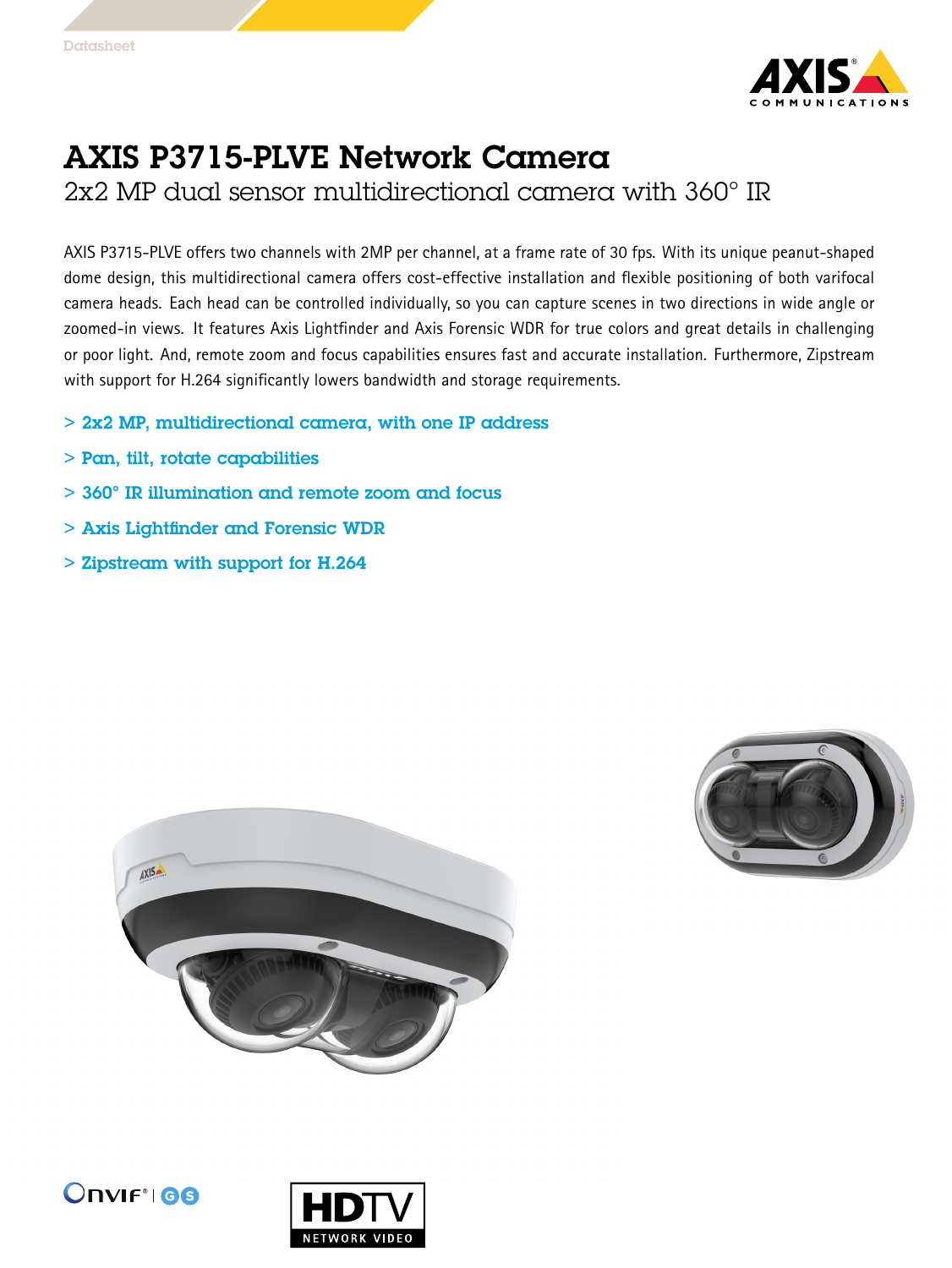## AXIS P3715-PLVE Network Camera

| Camera                                  |                                                                                                                                                                                                                                                                                                                                                                                                                                                                                                                                            |  |
|-----------------------------------------|--------------------------------------------------------------------------------------------------------------------------------------------------------------------------------------------------------------------------------------------------------------------------------------------------------------------------------------------------------------------------------------------------------------------------------------------------------------------------------------------------------------------------------------------|--|
| Image sensor                            | 2 x 1/2.8" progressive scan RGB CMOS                                                                                                                                                                                                                                                                                                                                                                                                                                                                                                       |  |
| Lens                                    | Varifocal, 3 - 6 mm, F1.8 -2.6<br>2 x 1080p capture mode:<br>Horizontal field of view: 95-48°<br>Vertical field of view: 52°-26°<br>Diagonal field of view: 110°-52°<br>Motorized focus, motorized zoom                                                                                                                                                                                                                                                                                                                                    |  |
| Day and night                           | Automatically removable infrared-cut filter                                                                                                                                                                                                                                                                                                                                                                                                                                                                                                |  |
| Minimum<br>illumination                 | Color: 0.17 lux at 50 IRE, F1.8<br>B/W: 0.04 lux at 50 IRE, F1.8, 0 lux with IR illumination on                                                                                                                                                                                                                                                                                                                                                                                                                                            |  |
| Shutter speed                           | 1/32500 s to 2 s with 50 Hz<br>1/32500 s to 2 s with 60 Hz                                                                                                                                                                                                                                                                                                                                                                                                                                                                                 |  |
| Camera angle<br>adjustment              | Pan $\pm$ 110°, tilt $\pm$ 75°, rotation $\pm$ 170°                                                                                                                                                                                                                                                                                                                                                                                                                                                                                        |  |
| System on chip (SoC)                    |                                                                                                                                                                                                                                                                                                                                                                                                                                                                                                                                            |  |
| Model                                   | ARTPEC-6                                                                                                                                                                                                                                                                                                                                                                                                                                                                                                                                   |  |
| Memory                                  | 1024 MB RAM, 512 MB Flash                                                                                                                                                                                                                                                                                                                                                                                                                                                                                                                  |  |
| Video<br>Video<br>compression           | H.264 (MPEG-4 Part 10/AVC) Baseline, Main and High Profiles<br>Motion JPEG                                                                                                                                                                                                                                                                                                                                                                                                                                                                 |  |
| Resolution                              | 2 x 1920x1080 (2 x HDTV 1080p) to 640x360                                                                                                                                                                                                                                                                                                                                                                                                                                                                                                  |  |
| Frame rate                              | Up to 25/30 fps (50/60 Hz) in all resolutions                                                                                                                                                                                                                                                                                                                                                                                                                                                                                              |  |
| Video streaming                         | Multiple, individually configurable streams in H.264 and Motion<br><b>JPEG</b><br>Axis Zipstream technology in H.264<br>Controllable frame rate and bandwidth<br>VBR/ABR/MBR H.264                                                                                                                                                                                                                                                                                                                                                         |  |
| lmage settings                          | Saturation, contrast, brightness, sharpness, Forensic WDR, white<br>balance, day/night threshold, exposure mode, exposure zones,<br>compression, rotation: 0°, 90°, 180°, 270° including Corridor<br>Format, mirroring, dynamic text and image overlay, polygon<br>privacy mask                                                                                                                                                                                                                                                            |  |
| Audio                                   |                                                                                                                                                                                                                                                                                                                                                                                                                                                                                                                                            |  |
| Audio<br>input/output                   | Two-way audio connectivity via optional AXIS T61 Audio and I/O<br>Interfaces with portcast technology                                                                                                                                                                                                                                                                                                                                                                                                                                      |  |
| Network                                 |                                                                                                                                                                                                                                                                                                                                                                                                                                                                                                                                            |  |
| Security                                | Password protection, IP address filtering, HTTPS <sup>a</sup> encryption,<br>IEEE 802.1x (EAP-TLS) <sup>a</sup> network access control, digest<br>authentication, user access log, centralized certificate<br>management, brute force delay protection, signed firmware,<br>secure keystore (CC EAL4 certified), TPM (FIPS 140-2 certified)                                                                                                                                                                                                |  |
| Supported<br>protocols                  | IPv4, IPv6 USGv6, ICMPv4/ICMPv6, HTTP, HTTP/2, HTTPS <sup>a</sup> , TLS <sup>a</sup> ,<br>QoS Layer 3 DiffServ, FTP, SFTP, CIFS/SMB, SMTP, mDNS (Bonjour),<br>UPnP®, SNMP v1/v2c/v3 (MIB-II), DNS/DNSv6, DDNS, NTP, RTSP,<br>RTP, SRTP, TCP, UDP, IGMPv1/v2/v3, RTCP, ICMP, DHCPv4/v6, ARP,<br>SOCKS, SSH, LLDP, CDP, MQTT v3.1.1, Syslog, Link-Local address<br>(ZeroConf)                                                                                                                                                                |  |
| <b>System integration</b>               |                                                                                                                                                                                                                                                                                                                                                                                                                                                                                                                                            |  |
| Application<br>Programming<br>Interface | Open API for software integration, including VAPIX <sup>®</sup> and<br>AXIS Camera Application Platform; specifications at axis.com<br>One-Click Cloud Connection<br>ONVIF® Profile G, ONVIF® Profile S, specification at onvif.org                                                                                                                                                                                                                                                                                                        |  |
| Onscreen<br>controls                    | IR illumination<br>Autofocus                                                                                                                                                                                                                                                                                                                                                                                                                                                                                                               |  |
|                                         | Event conditions Analytics, external input, supervised external input, edge storage<br>events, virtual inputs through API<br>Device status: above operating temperature, above or below<br>operating temperature, below operating temperature, casing<br>open, IP address removed, network lost, new IP address, storage<br>failure, system ready, within operating temperature<br>Edge storage: recording ongoing, storage disruption<br>I/O: manual trigger, virtual input<br>MQTT subscribe<br>Scheduled and recurring: scheduled event |  |

|                               | Video: average bitrate degradation, day-night mode, live stream<br>open, and tampering                                                                                                                                                                                                                                                                                                                                                                                                                                                          |
|-------------------------------|-------------------------------------------------------------------------------------------------------------------------------------------------------------------------------------------------------------------------------------------------------------------------------------------------------------------------------------------------------------------------------------------------------------------------------------------------------------------------------------------------------------------------------------------------|
| <b>Event actions</b>          | Day/night vision mode, overlay text, record video, send images,<br>send notification, send SNMP trap, send video clip, status LED<br>File upload: FTP, HTTP, HTTPS, network share, SFTP and email<br>Notification: email, HTTP, HTTPS, TCP and SNMP trap<br>MQTT publish                                                                                                                                                                                                                                                                        |
| Data streaming                | Event data                                                                                                                                                                                                                                                                                                                                                                                                                                                                                                                                      |
| Built-in<br>installation aids | Focus assistant, pixel counter, remote focus, remote zoom                                                                                                                                                                                                                                                                                                                                                                                                                                                                                       |
| Analytics                     |                                                                                                                                                                                                                                                                                                                                                                                                                                                                                                                                                 |
| <b>Applications</b>           | Included                                                                                                                                                                                                                                                                                                                                                                                                                                                                                                                                        |
|                               | AXIS Motion Guard, AXIS Fence Guard, AXIS Loitering Guard<br>AXIS Video Motion Detection, active tampering alarm<br>Support for AXIS Camera Application Platform enabling<br>installation of third-party applications, see <i>axis.com/acap</i>                                                                                                                                                                                                                                                                                                 |
| General                       |                                                                                                                                                                                                                                                                                                                                                                                                                                                                                                                                                 |
| Casing                        | IP66-, IP67-, NEMA 4X-rated, IK10 impact-resistant, aluminium<br>and plastic casing with polycarbonate hard-coated dome,<br>sunshield (PC)<br>Color: white NCS S 1002-B<br>Dome intrusion switch<br>For repainting instructions of casing and impact on warranty,<br>contact your Axis partner.                                                                                                                                                                                                                                                 |
| Mounting                      | Mounting bracket with junction box holes (double-gang,<br>single-gang, 4" square, and 4" octagon)<br>1/4"-20 UNC tripod screw thread<br>1/2" (M20) conduit side entry<br>For more accessories, see axis.com                                                                                                                                                                                                                                                                                                                                     |
| Sustainability                | PVC free                                                                                                                                                                                                                                                                                                                                                                                                                                                                                                                                        |
| Power                         | Power over Ethernet (PoE) IEEE 802.3af/802.3at Type 1 Class 3<br>Typical 7.06 W, max 12.95 W                                                                                                                                                                                                                                                                                                                                                                                                                                                    |
| Connectors                    | Shielded RJ45 10BASE-T/100BASE-TX PoE<br>Audio and I/O connectivity via AXIS T61 Audio and I/O Interfaces<br>with portcast technology                                                                                                                                                                                                                                                                                                                                                                                                           |
| <b>IR</b> illumination        | Four individually controllable IR with power-efficient, long-life<br>850 nm IR LEDs<br>Range of reach 15 m (50 ft) or more depending on the scene                                                                                                                                                                                                                                                                                                                                                                                               |
| Storage                       | Support for microSD/microSDHC/microSDXC card<br>Support for SD card encryption (AES-XTS-Plain64 256bit)<br>Recording to network-attached storage (NAS)<br>For SD card and NAS recommendations see axis.com                                                                                                                                                                                                                                                                                                                                      |
| Operating<br>conditions       | -30 °C to 50 °C (-22 °F to 122 °F)<br>Humidity 10-100% RH (non-condensing)<br>Maximum temperature according to NEMA TS 2 (2.2.7): 74 °C<br>(165 °F)                                                                                                                                                                                                                                                                                                                                                                                             |
| <b>Storage</b><br>conditions  | -40 °C to 65 °C (-40 °F to 149 °F)<br>Humidity 5-95% RH (non-condensing)                                                                                                                                                                                                                                                                                                                                                                                                                                                                        |
| <b>Approvals</b>              | EMC<br>EN 55032 Class A, EN 55035, EN 61000-6-1, EN 61000-6-2,<br>FCC Part 15 Subpart B Class A, ICES-3(A)/NMB-3(A),<br>KC KN32 Class A, KC KN35, RCM AS/NZS CISPR 32 Class A,<br>VCCI Class A<br>Safety<br>IEC/EN/UL 62368-1, IEC/EN 62471, IEC/EN/UL 60950-22,<br>CAN/CSA-C22.2 No. 60950-22, IS 13252<br>Environment<br>IEC 60068-2-1, IEC 60068-2-2, IEC 60068-2-6, IEC 60068-2-14,<br>IEC 60068-2-27, IEC 60068-2-78, IEC/EN 60529 IP66/IP67,<br>IEC/EN 62262 IK10, NEMA 250 Type 4X, NEMA TS 2 (2.2.7-2.2.9)<br>Network<br>NIST SP500-267 |
| Dimensions                    | Height: 87.6 mm (3.4 in)<br>Width: 133 mm (5.2 in)<br>Length: 208 mm (8.1 in)<br>Height with sunshield: 126 mm (4.9 in)                                                                                                                                                                                                                                                                                                                                                                                                                         |
| Weight                        | 905q(1.9 lb)                                                                                                                                                                                                                                                                                                                                                                                                                                                                                                                                    |